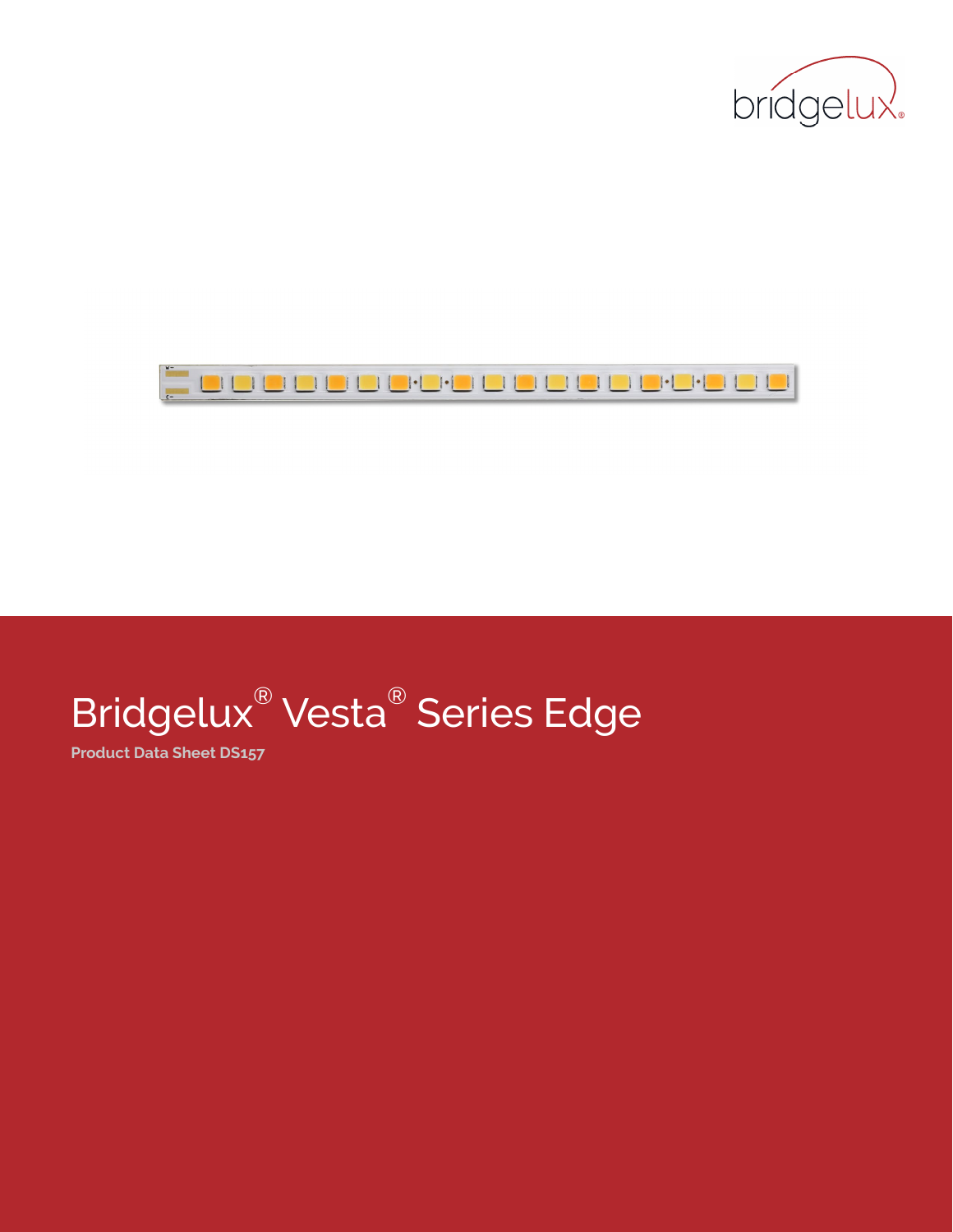# ® Series

**\_\_\_\_\_\_\_\_\_\_\_\_\_\_\_\_\_\_** 

# Introduction

Vesta Series Edge delivers adaptable light in a solid state lighting package. Vesta Series products tap into the powerful mediums of light and color to influence experience, well-being, and human emotion. They allow designers to mimic daylight to increase productivity and well-being and retailers to influence shopper behavior. Vesta Series Edge is metric designed for tunable white edge lighting applications such as commercial panel lights.<br>
Mesta Series Edge delivers adaptable light in a solid state lighting package. Vesta Series<br>
designed for tunable white edge lig

# **Features**

- Slim in-line tunable white module for use in edge lit systems
- Excellent color mixing with a very short mixing distance
- 2700K to 5000K tunable range with CRI >90
- Delivers 2730 lm with up to 2X overdrive capability to 5320 lm
- High efficacy up to 143lm/W
- Metal core PCB for advanced thermal performance

### **Benefits**

- Ideal for selectable CCT or human centric lighting applications
- Drop in replacement for 2x2 panel lights
- Aluminum PCB enables excellent thermal coupling
- Long lifetime (L70, B50 > 50,000 hours)
- High quality, true color reproduction
- Reliable use at elevated currents for greater design flexibility

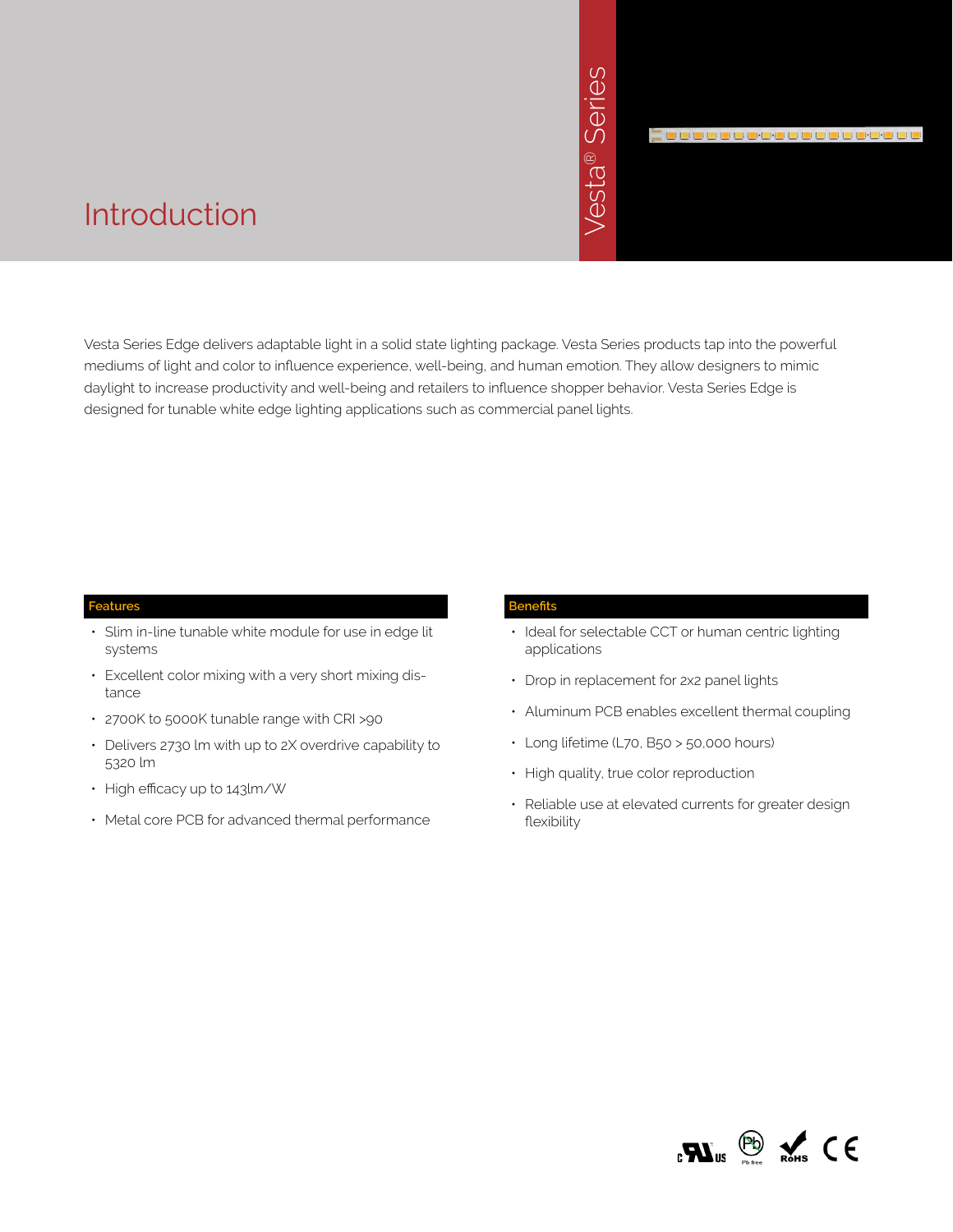# **Contents**

| Product Feature Map               | $\overline{c}$ |
|-----------------------------------|----------------|
| Product Nomenclature              | $\overline{c}$ |
| Product Selection Guide           | 3              |
| <b>Electrical Characteristics</b> | $\mathfrak{Z}$ |
| Absolute Maximum Ratings          | $\overline{4}$ |
| Performance Curves                | 5              |
| <b>Typical Radiation Pattern</b>  | 7              |
| Typical Color Spectrum            | 8              |
| Mechanical Dimensions             | 9              |
| Color Binning Information         | 10             |
| Packaging and Labeling            | 11             |
| Design Resources                  | 12             |
| Precautions                       | 12             |
| <b>Disclaimers</b>                | 12             |
| About Bridgelux                   | 13             |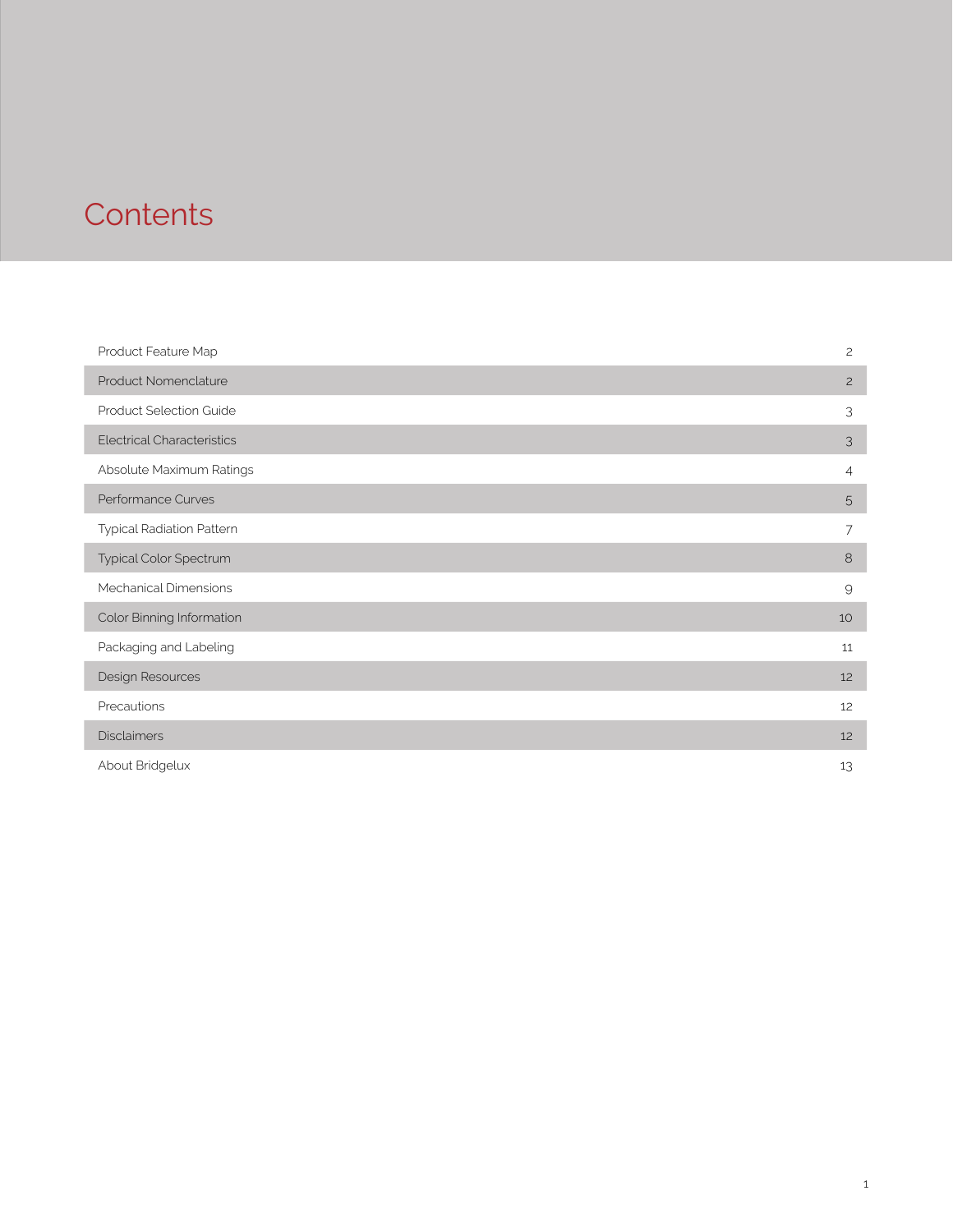# Product Feature Map

Bridgelux Vesta Series Edge modules are fully engineered devices that provide consistent thermal and optical performance on an engineered mechanical platform. The Edge products incorporate several features to simplify design integration and assembly. Please visit www.bridgelux.com for more information on the Vesta Series family of products.



### **Product Nomenclature**

The part number designation for Bridgelux Vesta Series Edge is explained as follows:

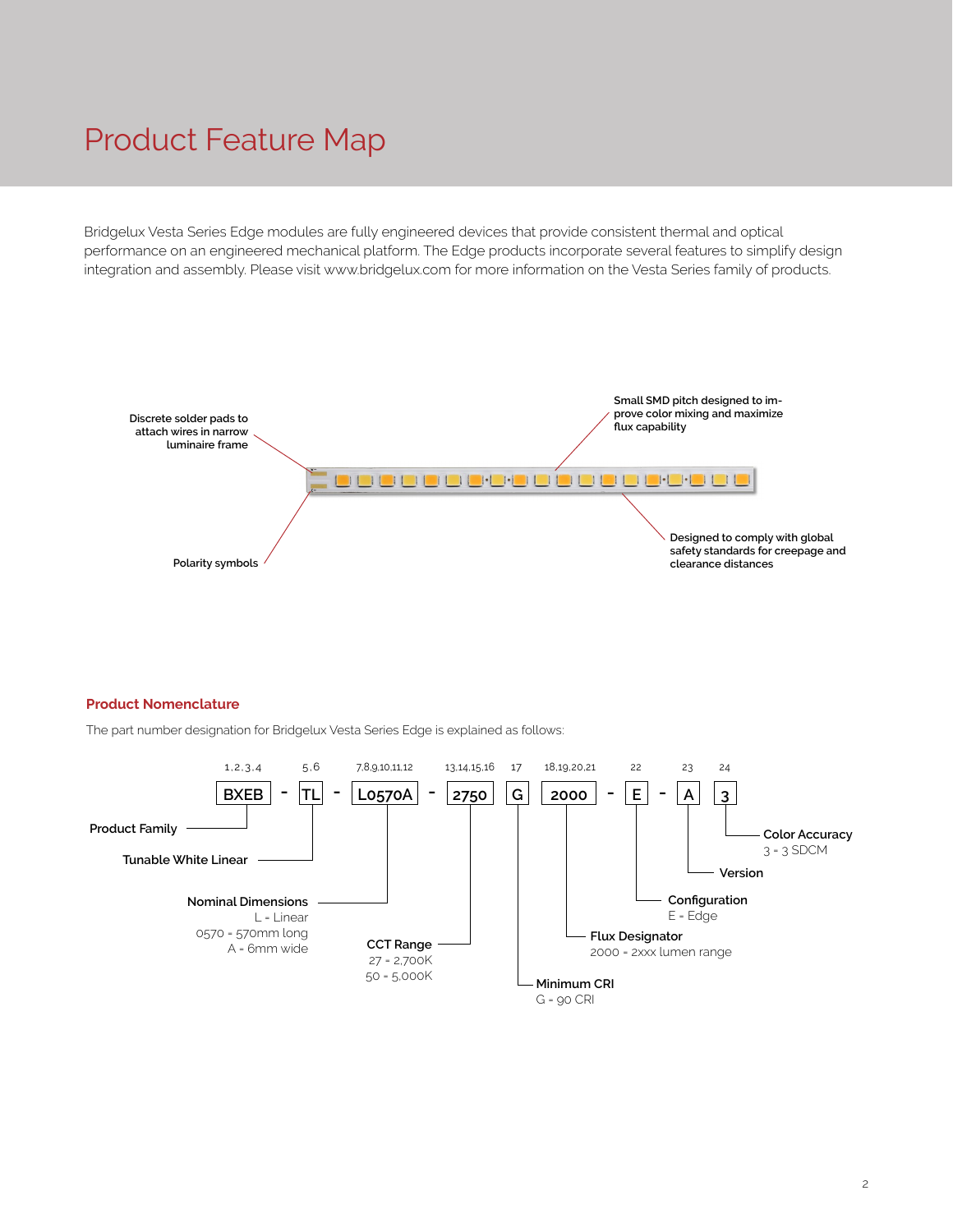# Product Selection Guide & Electrical Characteristics

The following product configurations are available:

# **Table 1:** Selection Guide, Measurement Data (T<sub>c</sub> = 25°C. )

| <b>Part Number</b>            | CRI <sup>1</sup> | <b>Nominal</b><br>CCT <sup>2</sup><br>(K) | <b>Drive</b><br>Current<br>(per<br>channel)<br>(mA) | Typical $V_{\epsilon}$<br>$T_c = 25^{\circ}C$<br>(V) | <b>Typical</b><br>Power<br>$T_c = 25^{\circ}C$<br>$($ W $)$ | <b>Typical</b><br>Efficacy<br>$T_c = 25^{\circ}C$<br>$\frac{1}{2}$ | <b>Typical Pulsed</b><br>Flux <sup>3.4</sup><br>$T_c = 25^{\circ}C$<br>(lm) | <b>Minimum</b><br>Pulsed Flux 4.5<br>$T_c = 25^{\circ}C$<br>(lm) |
|-------------------------------|------------------|-------------------------------------------|-----------------------------------------------------|------------------------------------------------------|-------------------------------------------------------------|--------------------------------------------------------------------|-----------------------------------------------------------------------------|------------------------------------------------------------------|
| BXEB-TL-L0570A-2750G2000-E-A3 | 90               | 2700                                      | 300                                                 | 33.0                                                 | 9.9                                                         | 133                                                                | 1320                                                                        | 1260                                                             |
|                               |                  |                                           | 600                                                 | 34.6                                                 | 20.8                                                        | 122                                                                | 2540                                                                        | 2425                                                             |
|                               |                  |                                           | 1200                                                | 36.8                                                 | 44.2                                                        | 112                                                                | 4950                                                                        | 4725                                                             |
|                               |                  | 5000                                      | 300                                                 | 33.0                                                 | 9.9                                                         | 143                                                                | 1420                                                                        | 1350                                                             |
|                               |                  |                                           | 600                                                 | 34.6                                                 | 20.8                                                        | 132                                                                | 2730                                                                        | 2600                                                             |
|                               |                  |                                           | 1200                                                | 36.8                                                 | 44.2                                                        | 120                                                                | 5320                                                                        | 5070                                                             |

### Notes for Table 1:

- 1. CRI values are minimums. Minimum R9 value is 50,
- 2. Nominal CCT as defined by ANSI C78.377-2011.
- 3. Products tested at nominal test current where center case temperature point Tc= 25° C. Values may vary depending on the thermal design of the luminaire and/or the environment to which the product is subjected.
- 4. Bridgelux maintains a ±7% tolerance on flux measurements.
- 5. Minimum performance values are provided as reference only and are not a guarantee of performance.

### **Table 2:** Electrical Characteristics

| <b>Drive Cur-</b>             |                               |                | <b>Forward Voltage</b><br>Pulsed, $T_{2}$ = 25°C (V) <sup>1,2,3</sup> |                                                                         | <b>Typical</b><br><b>Coefficient</b>      | <b>Driver Selection</b><br>Voltages <sup>5</sup><br>(V) |      |
|-------------------------------|-------------------------------|----------------|-----------------------------------------------------------------------|-------------------------------------------------------------------------|-------------------------------------------|---------------------------------------------------------|------|
| <b>Part Number</b>            | rent (per<br>channel)<br>(mA) | <b>Minimum</b> | <b>Typical</b><br><b>Maximum</b>                                      | of Forward<br>Voltage <sup>4</sup><br>$\Delta V$ / $\Delta T$<br>(mV/C) | V. Min. Hot<br>$T_c = 85^{\circ}C$<br>(V) | V, Max. Cold<br>$T_c = -40^{\circ}C$<br>(V)             |      |
|                               | 300                           | 31.9           | 33.0                                                                  | 34.1                                                                    | $-17$                                     | 30.9                                                    | 35.2 |
| BXEB-TL-L0570A-2750G2000-E-A3 | 600                           | 33.5           | 34.6                                                                  | 35.7                                                                    | $-17$                                     | 32.5                                                    | 36.8 |
|                               | 1200                          | 35.6           | 36.8                                                                  | 38.0                                                                    | $-17$                                     | 34.6                                                    | 39.1 |

Notes for Table 2:

- 1. Voltage minimum and maximum are provided for reference only and are not a guarantee of performance.
- 2. Bridgelux maintains a tolerance of ± 0.10 V on forward voltage measurements.
- 3. This product has been designed and manufactured per IEC 62031:2014. This product has passed dielectric withstand voltage testing at 1500 V. The working voltage designated for the insulation is 250V. The maximum allowable voltage across the array must be determined in the end product application.
- 4. Typical coefficient of forward voltage tolerance is ± 0.1 mV for nominal current.
- 5. Vf min hot and max cold values are provided as reference only and are not guaranteed. These values are provided to aid in driver design and selection over the operating range of the product.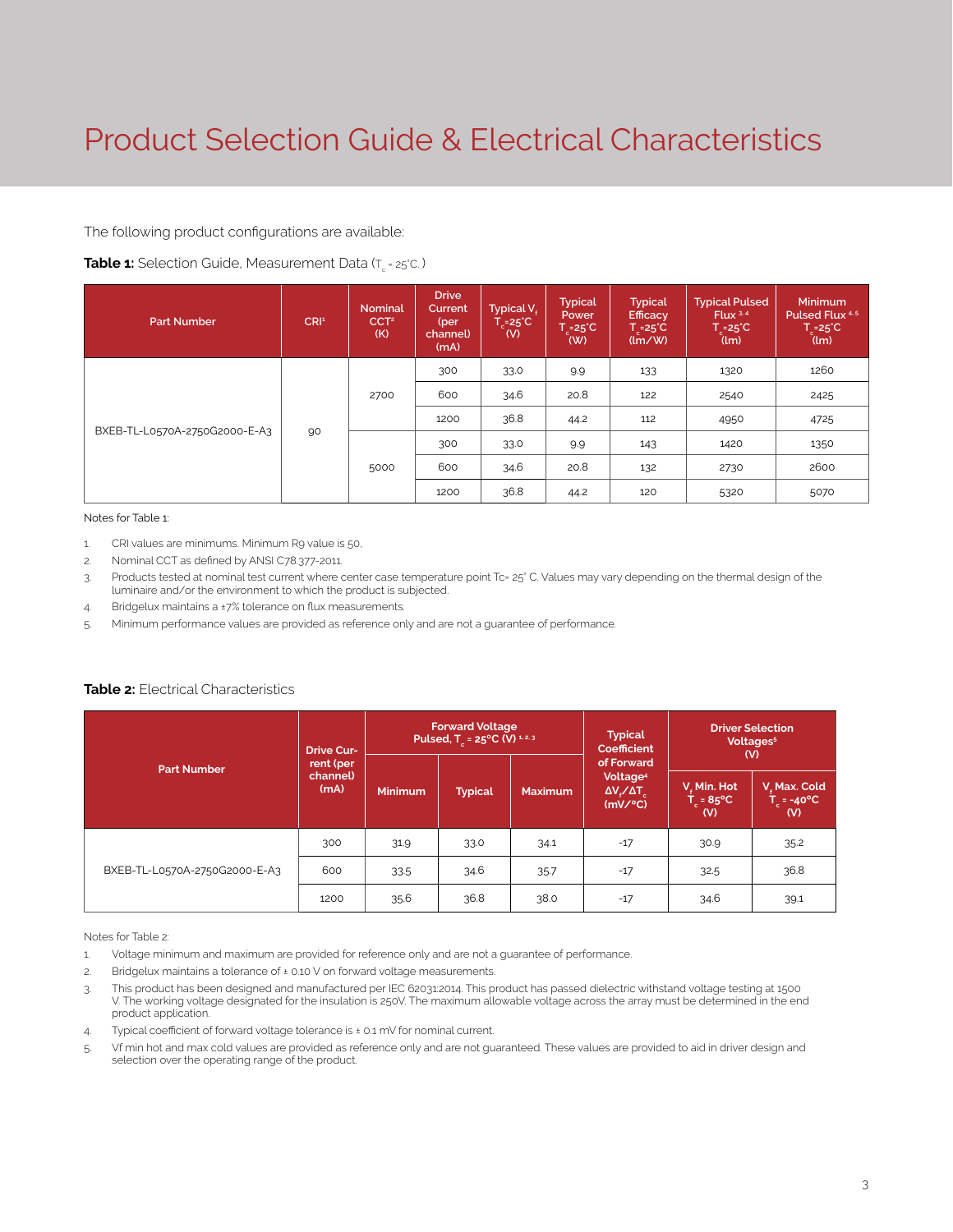# Absolute Maximum Ratings

# **Table 3:** Maximum Ratings

| <b>Parameter</b>                            | <b>Maximum Rating</b>                     |
|---------------------------------------------|-------------------------------------------|
| Storage Temperature                         | $-40^{\circ}$ C to $+85^{\circ}$ C        |
| Operating Case Temperature <sup>1</sup> (T) | $90^{\circ}$ C                            |
| Soldering Temperature <sup>2</sup>          | 350°C or lower for a maximum of 5 seconds |
| Maximum Reverse Voltage                     | Not designed to be driven in reverse bias |
| Maximum Drive Current Per Channel 34        | 1200 <sub>m</sub> A                       |
| Maximum Total Drive Current <sup>5</sup>    | 1200mA                                    |

Notes for Table 3:

1. For IEC 62717 requirement, please consult your Bridgelux sales representative.

2. Refer to Bridgelux Design Guide for handling Vesta Series Edge modules.

3. Lumen maintenance and lifetime predictions are valid for drive current and case temperature conditions used for LM-80 testing as included in the applicable LM-80 test report for the SMDs used in this product. Contact your Bridgelux sales representatives for the LM-80 report.

4. Maximum Drive Current is maximum combined drive currents between both 2700K and 5000K channels. For example, if 1200mA is applied to the 2700K channel, no current may be applied to the 5000K channel of the module. If 600mA is applied to the 2700K channel, then a maximum of 600mA may be applied to the 5000K channel.

5. Maximum Total Drive Current is defined as the sum of the drive currents of both the 2700K and 5000K channels.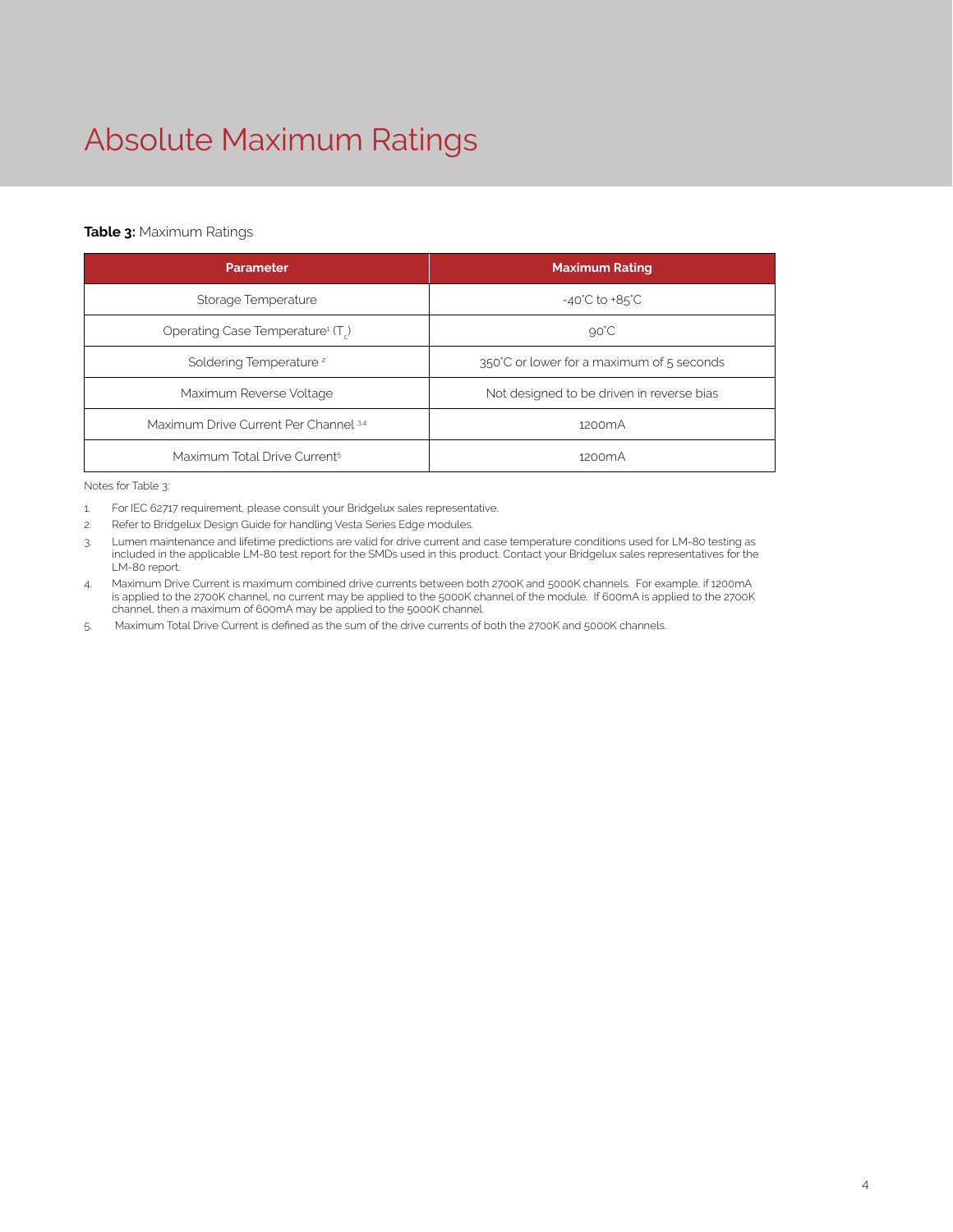# Performance Curves



# **Figure 1: Current vs. Forward Voltage, T<sub>c</sub>=25°C**



# **Example 2: Relative Flux vs. Current, T<sub>c</sub>=25°C, Present Apple 2: Relative Flux vs. Current, T**

### **Figure 3: Relative Flux vs. Case Temperature Figure 4: Relative Voltage vs. Case Temperature**



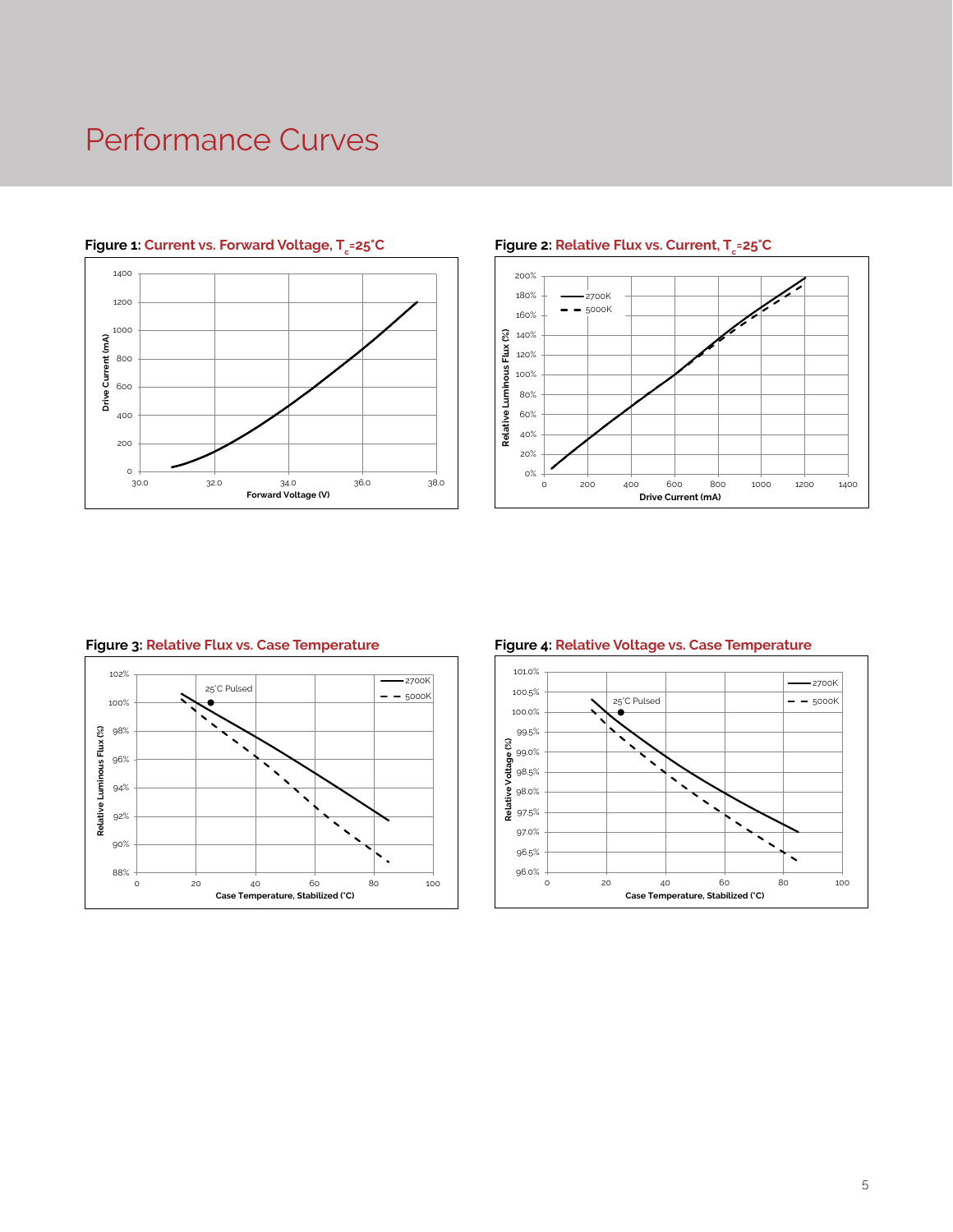# Performance Curves





# **Figure 5: CCT vs. Warm White Current Ratio Figure 6: Relative Flux vs Warm White Current Ratio**

# **Figure 7: Color Shift vs. Warm White Current Ratio**

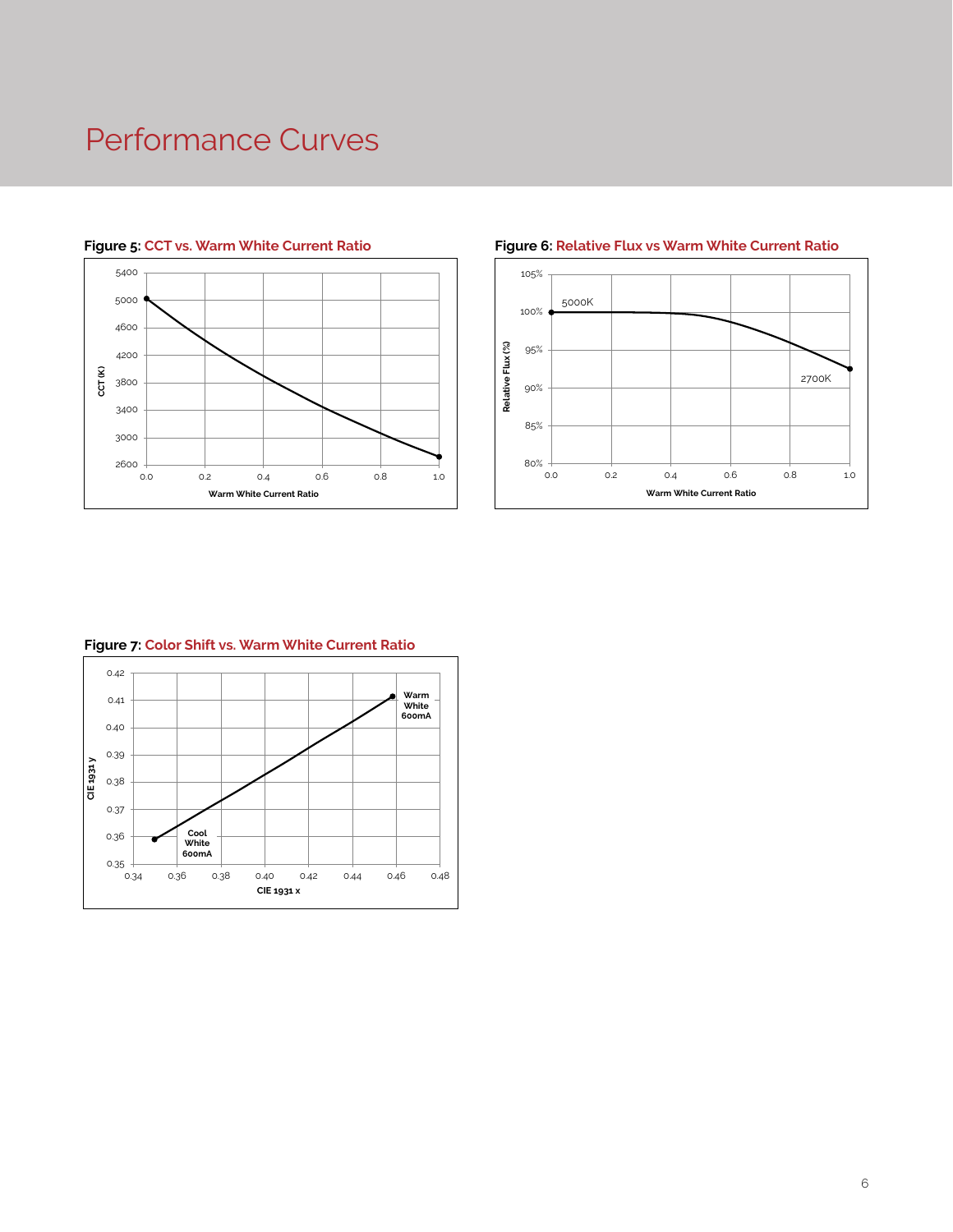# Typical Radiation Pattern

# **Figure 8: Typical Spatial Radiation Pattern**



Notes for Figure 8:

1. Typical viewing angle is 120°. .

2. The viewing angle is defined as the off axis angle from the centerline where Iv is 1/2 of the peak value.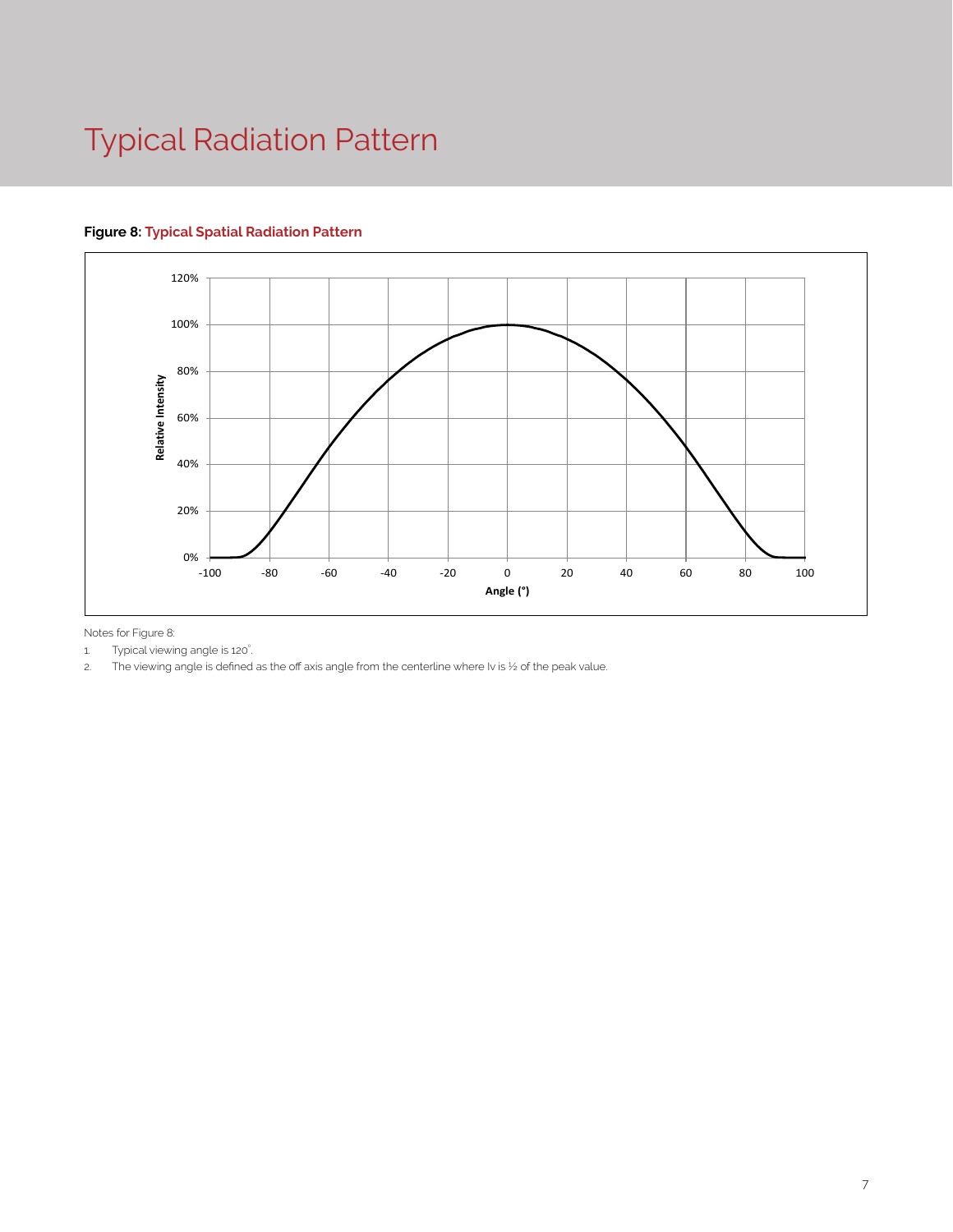# Typical Color Spectrum

# **Figure 9: Typical Color Spectrum**



Note for Figure 9:

1. Color spectra measured at nominal current for T $_{\rm j}$  = T $_{\rm c}$  = 25°C.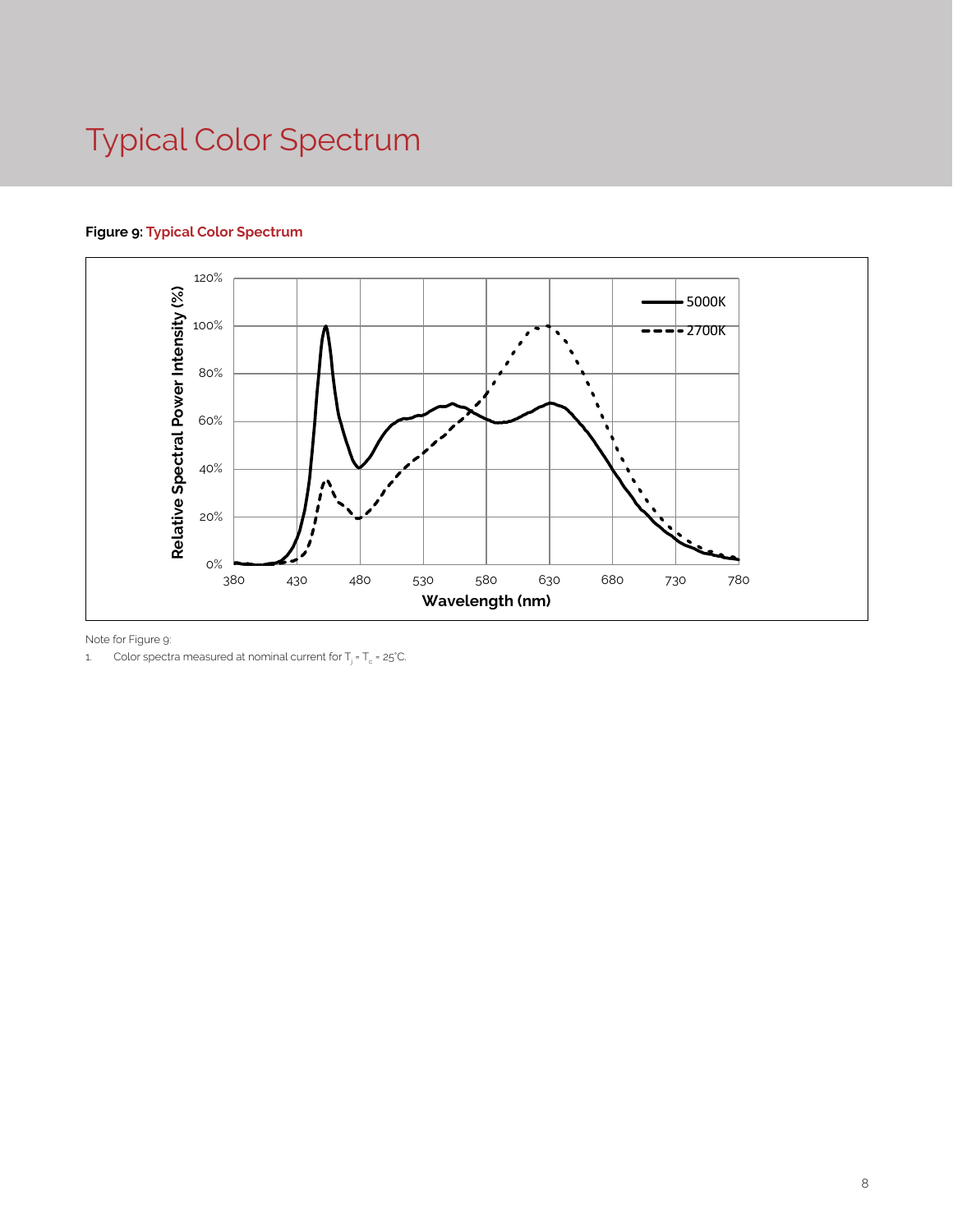# Mechanical Dimensions

# **Figure 10: Mechanical Drawing**



SCALE 2:1

Notes for Figure 10:

- 1. Solder pads are labeled "+" to denote positive polarity, and "-" to denote negative polarity.
- 2. "W" label represents 2700K (warm white) channel and "C" label represents 5000K (cool white) channel
- 3. Drawing dimensions are in millimeters.
- 4. Unless otherwise specified, the tolerances are ± 0.10mm..

### **Table 4: Dimensions**

| <b>Parameter</b>     | <b>Specification</b> | <b>Unit</b> |
|----------------------|----------------------|-------------|
| Module length        | 570                  | mm          |
| Module width         | 6                    | mm          |
| Module thickness     | $1.5\,$              | mm          |
| <b>PCB</b> thickness | 0.8                  | mm          |

# **Table 5: Wiring Recommendations**

| <b>Parameter</b>  | <b>Specification</b> |
|-------------------|----------------------|
| Wire size         | 24-26 AWG            |
| Wire strip length | $2-3$ mm             |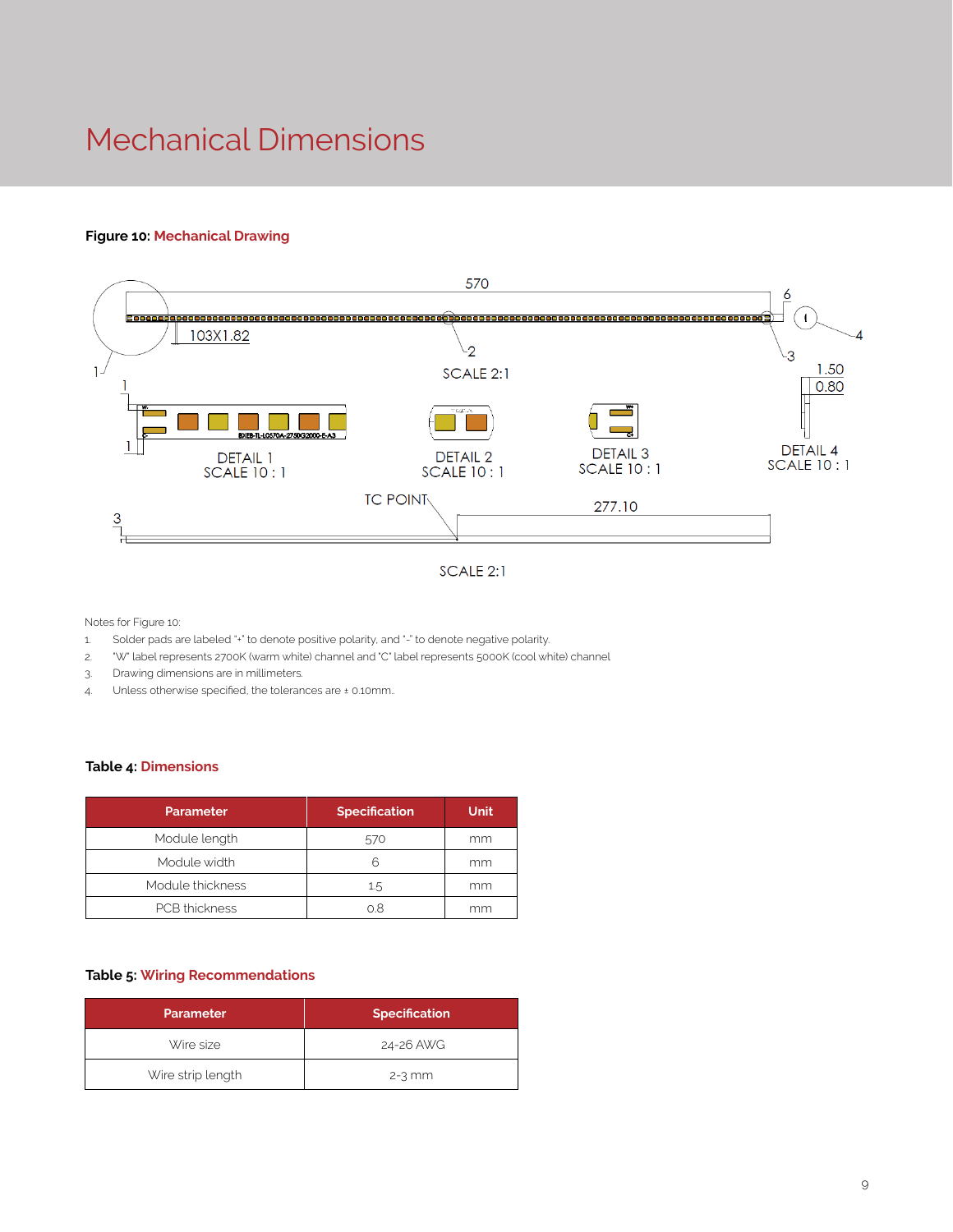# Color Binning Information



# **Figure 11: Graph of Test Bins in xy Color Space**

Note for Figure 11:

1. Color binning at solder point temperature (Tsp) of SMDs at 85°C.

# **Table 6:** Bin Coordinates and Associated Typical CCT

|                                  | <b>2700K</b>   | 5000K          |
|----------------------------------|----------------|----------------|
| ANSI Bin<br>(for reference only) | 2580K - 2870K  | 4745K - 5311K  |
| 3 SDCM                           | 2651K - 2794K  | 4835K-5215K    |
| Center Point (x,y)               | (0.458, 0.410) | (0.345, 0.355) |

Notes for Table 6

1. Color binning at solder point temperature (Tsp) of SMDs at 85°C.

2. Bridgelux maintains a tolerance of ± 0.007 on x and y color coordinates in the CIE 1931 color space.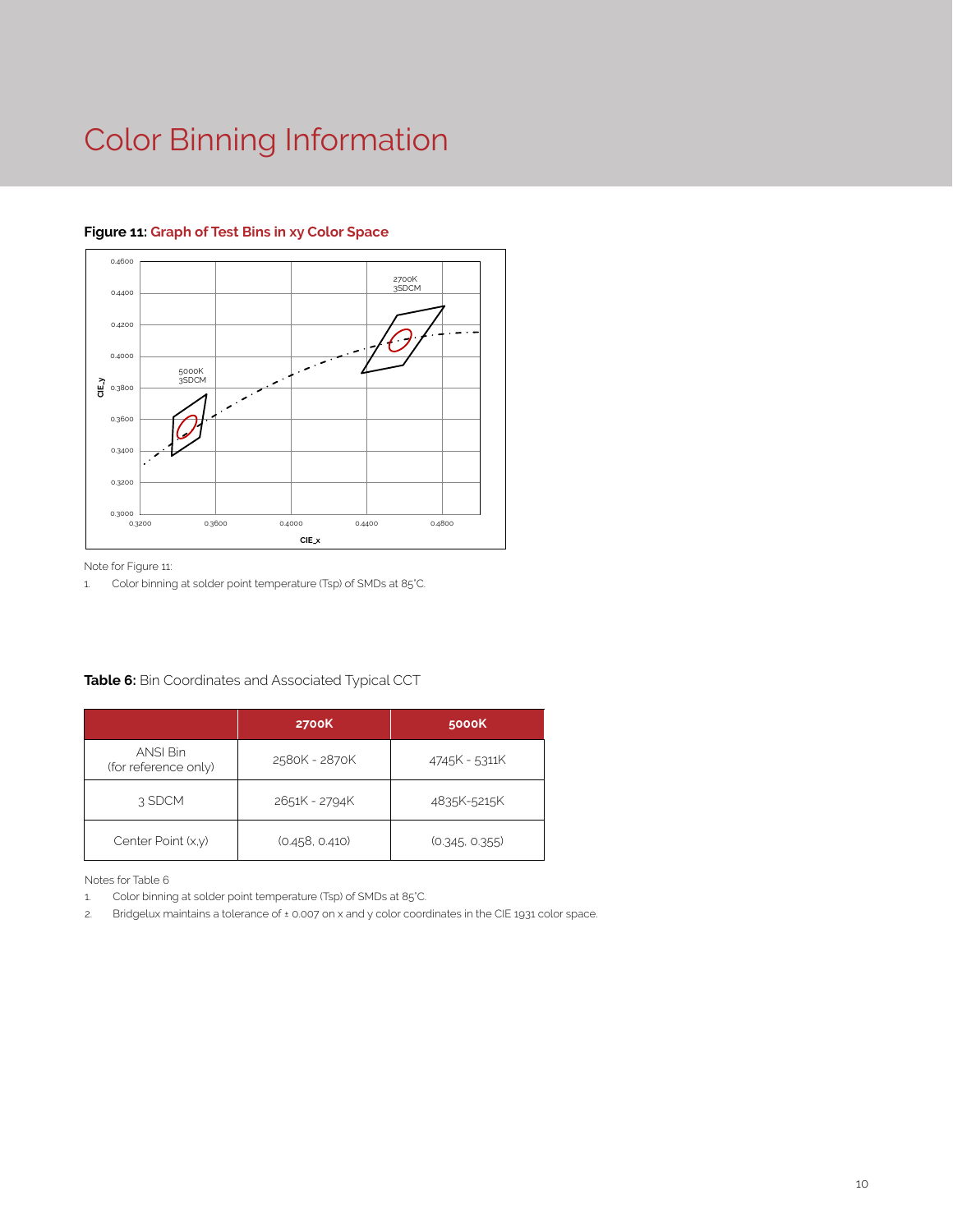# Packaging and Labeling

# **Figure 12: Packaging and Labeling**



# **Table 7: Packaging Structure**

|           | Trav                   | <b>Box</b>                |
|-----------|------------------------|---------------------------|
| Quantity  | 26 Edge modules        | 858 Edge modules          |
| Dimension | 63 cm x 39 cm x 0.7 cm | 63.7 cm x 41.7 cm x 15 cm |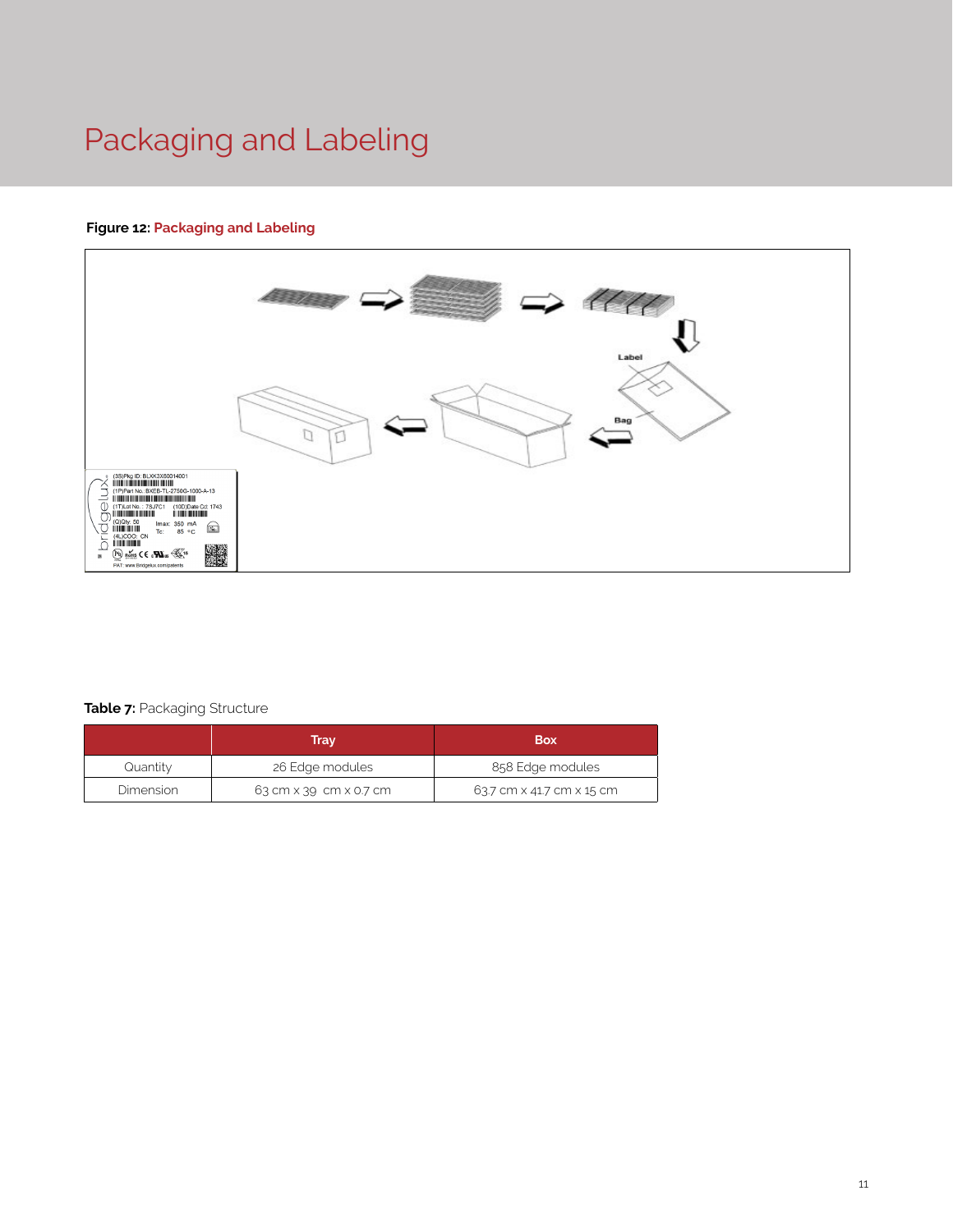# Design Resources

### **Application Notes**

Bridgelux has developed a comprehensive set of application notes and design resources to assist customers in successfully designing with the Vesta Series product family. For a list of resources under development, visit www.bridgelux.com.

### **Optical Source Models**

Photometric files are available for this product. For a list of available formats, visit www.bridgelux.com.

# **Precautions**

### **CAUTION: CHEMICAL EXPOSURE HAZARD**

Exposure to some chemicals commonly used in luminaire manufacturing and assembly can cause damage to the linear products. Please consult Bridgelux Application Note for additional information.

### **CAUTION: EYE SAFETY**

Eye safety classification for the use of Bridgelux Vesta Series is in accordance with IEC/TR62778: Application of IEC 62471 for the assessment of blue light hazard to light sources and luminaires. Vesta Series Edge is classified as Risk Group 1 when operated at or below the maximum drive current. Please use appropriate precautions. It is important that employees working with LEDs are trained to use them safely.

# **CAUTION: RISK OF BURN**

Do not touch the Vesta Series Edge module during operation. Allow the linear products to cool for a sufficient period of time before handling. The module may reach elevated temperatures that could burn skin when touched.

# **Disclaimers**

### **STANDARD TEST CONDITIONS**

Unless otherwise stated, the linear product testing is performed at the nominal drive current.

### **3D CAD Models**

Three dimensional CAD models depicting the product outline of all Bridgelux modules are available in both IGES and STEP formats. Please contact your Bridgelux sales representative for assistance.

# CAUTION

### **CONTACT WITH LIGHT EMITTING SURFACE (LES)**

Avoid any contact with the LES. Do not touch the LES of the linear products or apply stress to the LES (yellow phosphor resin area). Contact may cause damage to the linear products.

Optics and reflectors must not be mounted in contact with the LES (yellow phosphor resin area). Optical devices may be mounted on the top surface of the linear products. Use the mechanical features of the linear product housing, edges and/or mounting holes to locate and secure optical devices as needed.

### **MINOR PRODUCT CHANGE POLICY**

The rigorous qualification testing on products offered by Bridgelux provides performance assurance. Slight cosmetic changes that do not affect form, fit, or function may occur as Bridgelux continues product optimization.